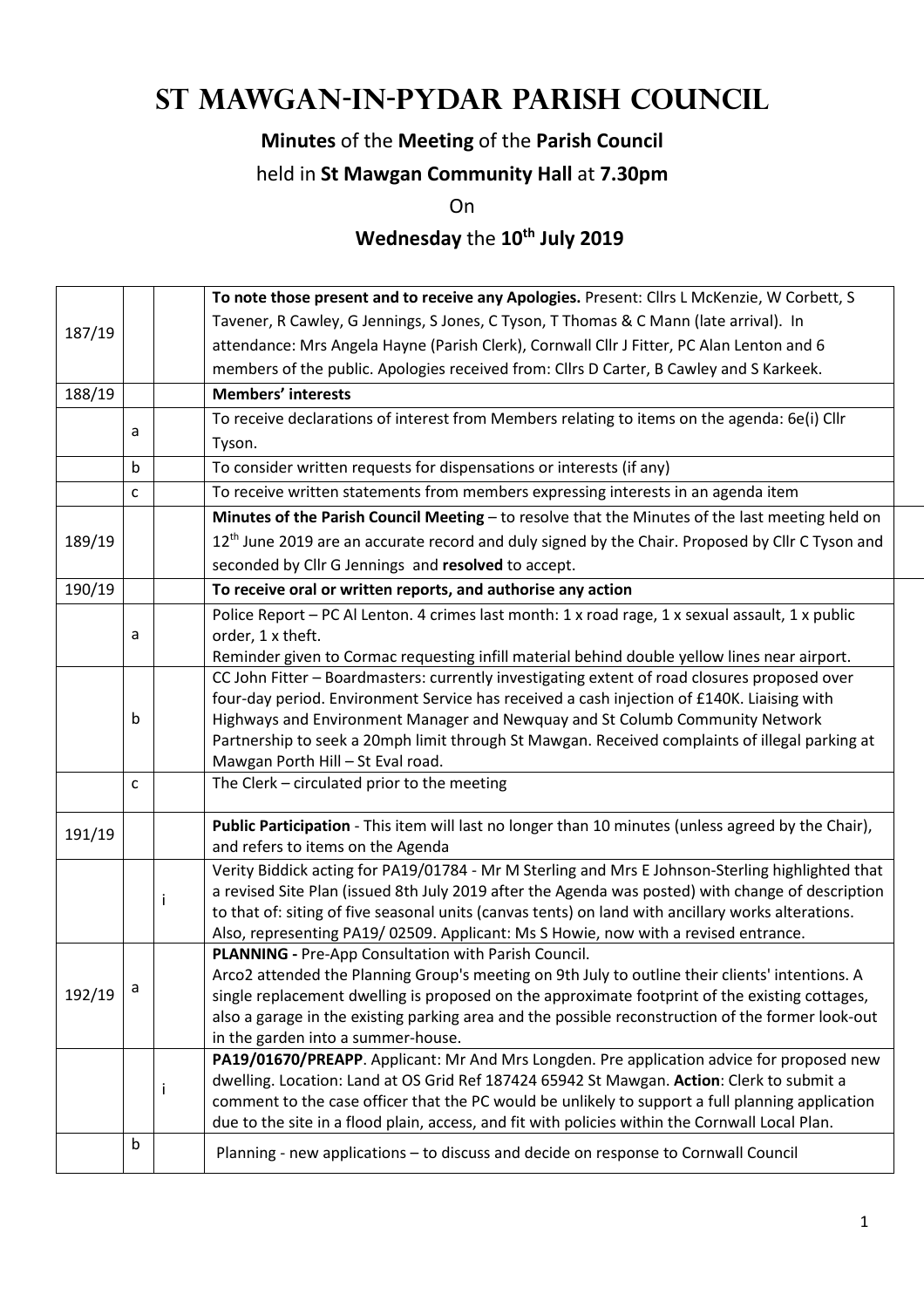|   | Ť            | PA19/03630. Applicant Mr and Mrs Chris and Fiona Heritage. Proposal: Demolition of the<br>existing dwelling and the construction of a replacement dwelling. Location: Beach View<br>Trenance Mawgan Porth. An extension of time for comment had been agreed with CC Case<br>Officer and the application deferred until Planning Inspectorate decision declared for<br>PA18/04468.                                                                                                                                                                                                                                                                                                                                                                    |
|---|--------------|------------------------------------------------------------------------------------------------------------------------------------------------------------------------------------------------------------------------------------------------------------------------------------------------------------------------------------------------------------------------------------------------------------------------------------------------------------------------------------------------------------------------------------------------------------------------------------------------------------------------------------------------------------------------------------------------------------------------------------------------------|
|   | ii.          | PA19/01784. Applicant: Mr M Sterling and Mrs E Johnson-Sterling. Proposal: Stationing of five<br>canvas tents for six months of the year (April to October). Location: Gluvian Farm Road from<br>Mawgan Porth Hill to Mawgan Porth Holiday Park Mawgan Porth. A very similar proposal for 6<br>bell tents at St Agnes was dismissed on appeal in April 2019. The appeal site there was not<br>subject to any landscape designation. Accordingly, it was proposed by Cllr W Corbett and<br>seconded by Cllr C Tyson and resolved to object citing the same policy reasons as applied in the<br>St Agnes appeal and also the AGLV protection policy saved from the Restormel Local Plan. Cllrs S<br>Jones, T Thomas, R Cawley and S Tavener abstained. |
|   | iii          | PA19/02509. Applicant: Ms S Howie. Revised Location Plan (Issued: 02 July 2019) Proposal:<br>Application for Outline Planning Permission with all matters reserved for the construction of two<br>dwellings. Location: Land North East of the Lodge, Trevenna Cross, St Mawgan TR8 4HA. It was<br>not felt that the amended access arrangements recently submitted provide a reason to change<br>the PC's reasons for objection sent to the LPA following the June meeting. Accordingly it was<br>proposed by Cllr L McKenzie and seconded by Cllr W Corbett and resolved to object. Cllr T<br>Thomas abstained.                                                                                                                                     |
|   | iv           | PA19/05218. Applicant Mr & Mrs McCutcheon. Proposal: Redevelopment of site with<br>replacement dwelling without compliance to Condition 3 of Decision Notice PA19/02038 dated<br>13th June 2019. Location: Green Hedges Trenance Mawgan Porth. Proposed by Cllr W Corbett<br>and seconded by Cllr C Tyson and resolved no objection.                                                                                                                                                                                                                                                                                                                                                                                                                 |
|   |              | Cllr C Mann took his seat at this juncture                                                                                                                                                                                                                                                                                                                                                                                                                                                                                                                                                                                                                                                                                                           |
|   | $\mathsf{V}$ | PA19/03196. Applicant Mrs Sue Schofield. Proposal: Replacement of summerhouse and garage<br>with a single infill dwelling with variation of condition 2 of PA16/11033. Location: Land North<br>West of Shepherds Lea Trenance Mawgan Porth. Cllr S Tavener proposed and seconded by Cllr C<br>Tyson, and it was resolved no objection.                                                                                                                                                                                                                                                                                                                                                                                                               |
|   | vi           | PA19/05393. Applicant Mrs H John. Proposal: Single storey extension and alterations including<br>enlarged terrace with garden store under (demolition of existing garage) (Reduced size/design to<br>PA18/10945). Location: Blue Seas Trenance Mawgan Porth. Proposed by Cllr G Jennings and<br>seconded by Cllr S Tavener and resolved no objection                                                                                                                                                                                                                                                                                                                                                                                                 |
| c |              | To consider planning applications received before meeting - none.                                                                                                                                                                                                                                                                                                                                                                                                                                                                                                                                                                                                                                                                                    |
| d |              | To note Advices and Decisions by Cornwall Council:                                                                                                                                                                                                                                                                                                                                                                                                                                                                                                                                                                                                                                                                                                   |
|   |              | PA19/02038 APPROVED. Applicant: Mr And Mrs McCutcheon. Proposal: Redevelopment of site<br>with replacement dwelling. Location: Green Hedges Trenance Mawgan Porth TR8 4DA. Noted.                                                                                                                                                                                                                                                                                                                                                                                                                                                                                                                                                                    |
|   | ii           | PA19/03066 APPROVED Applicant: Mrs Pat Connock. Proposal: Demolition of bungalow and<br>erection of a replacement dwelling. Location: Little Hartley 23 Tredragon Close Mawgan Porth.<br>Noted.                                                                                                                                                                                                                                                                                                                                                                                                                                                                                                                                                      |
|   | iii          | PA18/11275 Granted (CAADs, PIPs and LUs only) Applicant: Mr Chris Williams Proposal:<br>Application for a lawful development certificate for existing use of land as 15 tented camping<br>pitches for seasonal use from March to October. Location: The Granary Retorrick Mill TR8 4BH.<br>Noted.                                                                                                                                                                                                                                                                                                                                                                                                                                                    |
|   |              | The following decisions received after the Agenda was posted.                                                                                                                                                                                                                                                                                                                                                                                                                                                                                                                                                                                                                                                                                        |
|   | iv           | PA19/02162 APPROVED Applicant: Mr & Mrs J and M Cockburn. Proposal: Demolition of existing<br>dwelling and replacement with new dwelling. Location: Chyryn Access to Pirates Perch Trenance<br>Mawgan Porth. Noted.                                                                                                                                                                                                                                                                                                                                                                                                                                                                                                                                  |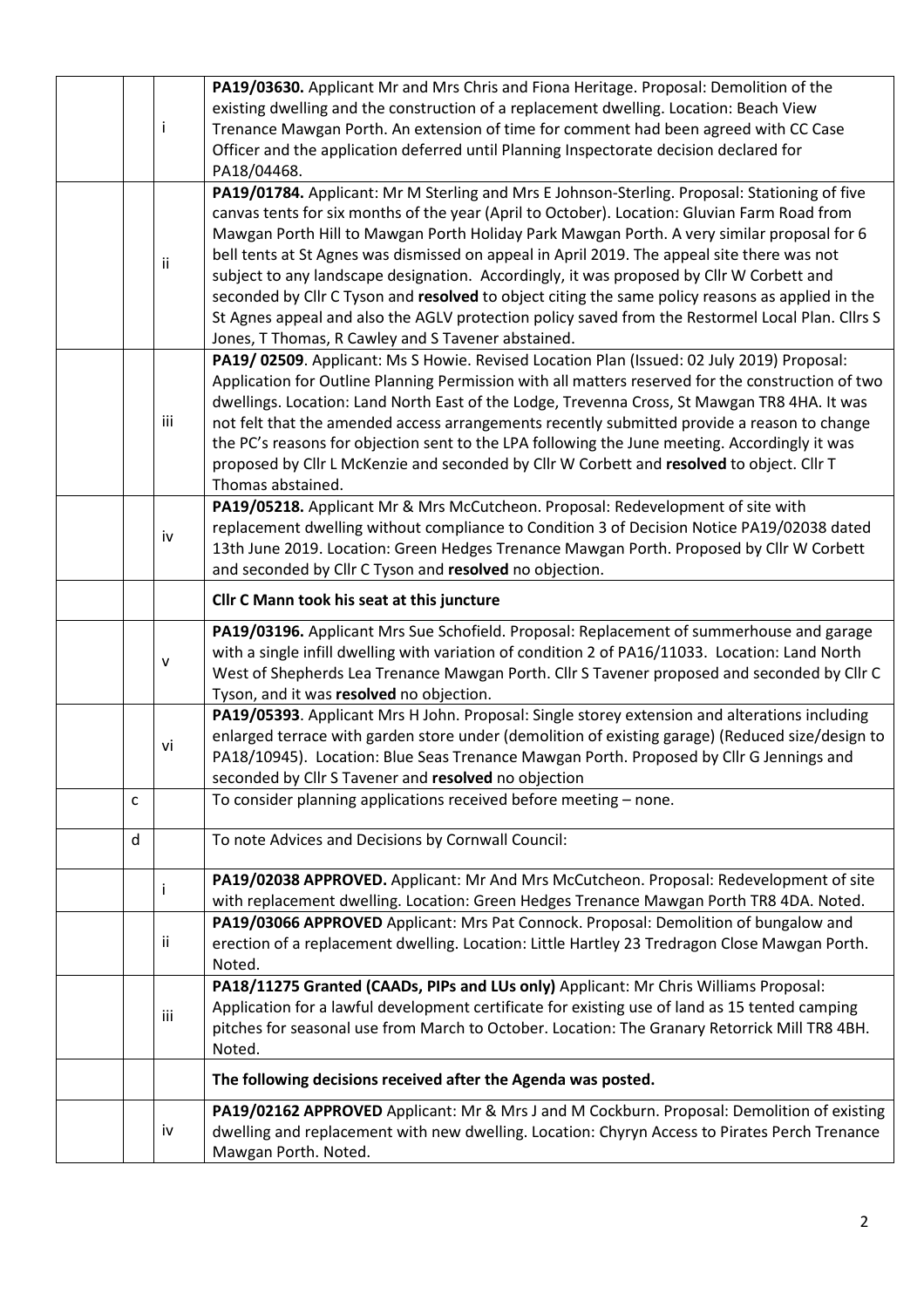|        |   |           | PA19/02558 Granted (CAADs, PIPs and LUs only) Applicant: Mrs L Petersen. Proposal:                                                                                                         |  |  |  |
|--------|---|-----------|--------------------------------------------------------------------------------------------------------------------------------------------------------------------------------------------|--|--|--|
|        |   | ${\sf V}$ | Certificate of lawfulness existing use of the garage as a single dwelling house. Location: Porth                                                                                           |  |  |  |
|        |   |           | Farm Access to Porth Farm Mawgan Porth. Noted.                                                                                                                                             |  |  |  |
|        |   |           | PA19/03891 APPROVED Applicant: Mr & Mrs N Wynn. Proposal: Extension and alterations to                                                                                                     |  |  |  |
|        |   | vi        | House including replacement carport with home office under. Location: Lanvean House Lanvean                                                                                                |  |  |  |
|        |   |           | St Mawgan TR8 4EY. Noted.                                                                                                                                                                  |  |  |  |
|        |   |           |                                                                                                                                                                                            |  |  |  |
|        |   |           | Cllr C Tyson left the room at this juncture                                                                                                                                                |  |  |  |
|        | e |           | <b>5 day-Protocol for Local Councils</b>                                                                                                                                                   |  |  |  |
|        |   |           | PA18/09327 - to note delegated response - Applicant: Mr A Williams. Proposal: Outline planning                                                                                             |  |  |  |
|        |   |           | permission with some matters reserved for residential development up to 3 houses Outline                                                                                                   |  |  |  |
|        |   | Ť         | planning permission with some matters reserved for residential development up to 3 houses (inc                                                                                             |  |  |  |
|        |   |           | Affordable Housing). The PC objection has been withdrawn on the basis of the amended red line                                                                                              |  |  |  |
|        |   |           | area (first amendment); the site-layout plan being 'indicative only'; and a s106 agreement to<br>ensure that any scheme that is delivered accords with the requirements of Policy 9 of the |  |  |  |
|        |   |           | Cornwall Local Plan. Noted.                                                                                                                                                                |  |  |  |
|        |   |           |                                                                                                                                                                                            |  |  |  |
|        |   |           | Cllr C Tyson returned to the room                                                                                                                                                          |  |  |  |
|        | f |           | To discuss planning enforcement issues - to refer any new issues and updates - if any                                                                                                      |  |  |  |
|        |   |           | Cllr R Cawley declared an interest and left the meeting at this juncture.                                                                                                                  |  |  |  |
|        |   |           | Unauthorised engineering works at Trevarrian. Case number EN19/01087: Work Land South                                                                                                      |  |  |  |
|        |   |           | East of Bre Pen Farm. The case officer has advised that the works constitute permitted                                                                                                     |  |  |  |
|        |   |           | development and the case has been closed. This was not held to be satisfactory and following                                                                                               |  |  |  |
|        |   | j.        | debate upon the best course of action, Cllr Fitter suggested a letter of complaint be sent to the                                                                                          |  |  |  |
|        |   |           | Chief Planning Officer requesting this decision be reviewed. This was agreed.                                                                                                              |  |  |  |
|        |   |           | The Chair also reminded the Members that a response from Enforcement is still outstanding in                                                                                               |  |  |  |
|        |   |           | respect of works at Gluvian Chapel.                                                                                                                                                        |  |  |  |
|        |   |           | Cllr R Cawley returned to the meeting                                                                                                                                                      |  |  |  |
| 193/19 |   |           | WORKING GROUPS - to receive reports (if any), and agree any necessary action and<br>expenditure:                                                                                           |  |  |  |
|        | a |           | Amenities:                                                                                                                                                                                 |  |  |  |
|        |   |           | Playing Field: Bier House renovation and new noticeboard noted.                                                                                                                            |  |  |  |
|        |   | Ť         |                                                                                                                                                                                            |  |  |  |
|        |   |           | Burial Ground: 1. Notice of interment: the late Norman E Ross - Wednesday 26 <sup>th</sup> June at 9.00 am.                                                                                |  |  |  |
|        |   |           | Plot R C B137. Clerk in attendance. 2. To approve additional memorial inscription and grant                                                                                                |  |  |  |
|        |   | ii        | permission: Joyce E Sterling (circulated prior to the meeting). Proposed by Cllr W Corbett and                                                                                             |  |  |  |
|        |   |           | seconded by Cllr S Tavener and resolved to approve. Concerns expressed by Cllr C Tyson and                                                                                                 |  |  |  |
|        |   |           | parishioners regarding overgrowth at the Burial Ground. Action. Clerk to ensure Maintenance                                                                                                |  |  |  |
|        |   |           | Contractor attends.                                                                                                                                                                        |  |  |  |
|        |   | iii       | St Mawgan Toilets - Action: Clerk to seek trade quotes for building works, electrician and                                                                                                 |  |  |  |
|        |   |           | plumber in Dreckly community magazine.                                                                                                                                                     |  |  |  |
|        |   |           | Transport and Rights of Way - Inconsiderate parking on the southern side of the bridge is                                                                                                  |  |  |  |
|        |   |           | making it difficult for long vehicles to negotiate the bridge. A further incident recently occurred                                                                                        |  |  |  |
|        | b |           | when a double decker bus attempted to exit the village up Long Lane where the tree canopy                                                                                                  |  |  |  |
|        |   |           | makes passage difficult for high vehicles. Action: Clerk to ask Cllr J Fitter and CC Highways to                                                                                           |  |  |  |
|        |   |           | ensure there is appropriate signage warning of height restrictions at both ends of Long Lane and                                                                                           |  |  |  |
|        |   |           | parking restriction signs at the entrance to the bridge from the south side.                                                                                                               |  |  |  |
|        |   |           | Preliminary Consultation Only - proposed diversions and stopping up of public footpath No. 42                                                                                              |  |  |  |
|        |   |           | (part) and 44 (part) associated with outline application for demolition of dwelling and                                                                                                    |  |  |  |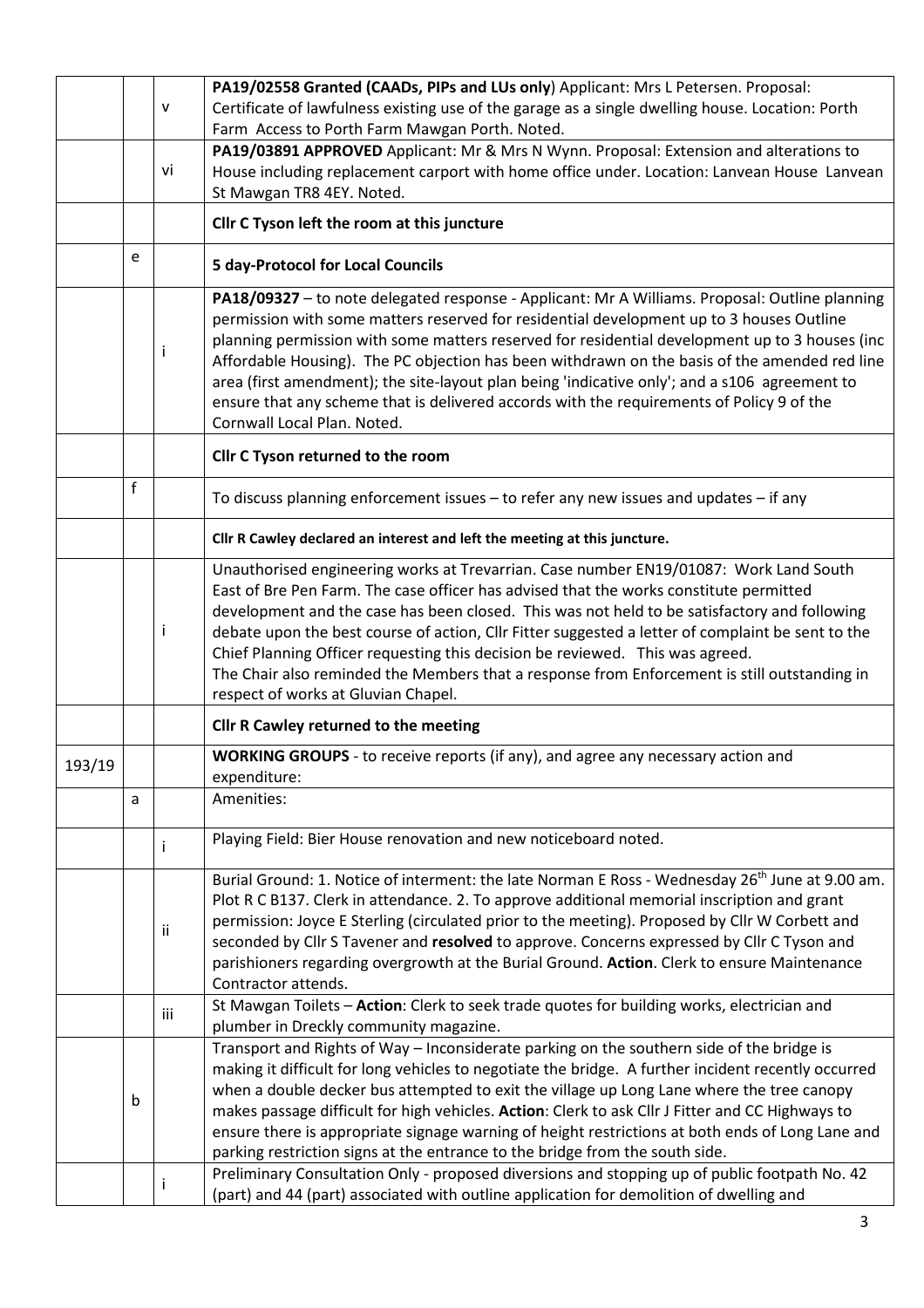|                                                                    |   |                                                                                         | replacement with 2 dwellings. Land at Fair Rising, Trenance, Mawgan Porth - circulated prior to                                                                                                                                                                                                                                                         |  |  |
|--------------------------------------------------------------------|---|-----------------------------------------------------------------------------------------|---------------------------------------------------------------------------------------------------------------------------------------------------------------------------------------------------------------------------------------------------------------------------------------------------------------------------------------------------------|--|--|
|                                                                    |   |                                                                                         | meeting. Action: Clerk to respond no objection.                                                                                                                                                                                                                                                                                                         |  |  |
|                                                                    |   | ii                                                                                      | Parapet Works to St Mawgan Bridge - to note works re-schedule: 15-22 July. Noted.                                                                                                                                                                                                                                                                       |  |  |
|                                                                    |   | iii                                                                                     | Mawgan Porth/Trenance public footpath signage - awaiting delivery.                                                                                                                                                                                                                                                                                      |  |  |
|                                                                    |   | iv                                                                                      | Broken Footpath signage: Report received of Path 409/4/1 opp entrance to Tolcarne Merock,<br>409/26/1 opp Higher Tolcarne; 409/8/2 Long Lane - no footpath sign; 409/7/1 Airport<br>Road/Long Lane No footpath sign at both ends; Airport Road/Long Lane 409/8/1 No footpath                                                                            |  |  |
|                                                                    |   |                                                                                         | sign at both ends & blocked, and broken sign between PO & the Falcon St Mawgan. Action: Clerk<br>to check pricing of replacement signs and report back at a future meeting.                                                                                                                                                                             |  |  |
|                                                                    | c |                                                                                         | Beach and Environment - Mawgan Porth Beach Dune Erosion Survey and Report. Analysis to                                                                                                                                                                                                                                                                  |  |  |
|                                                                    |   |                                                                                         | follow.                                                                                                                                                                                                                                                                                                                                                 |  |  |
|                                                                    | d |                                                                                         | Neighbourhood Plan - Cllrs L McKenzie and D Carter met with Joanna Kenny, and useful                                                                                                                                                                                                                                                                    |  |  |
|                                                                    |   |                                                                                         | information received from CC Development Officer in order to progress.<br>Affordable Housing - Discussion reaffirmed the PC's commitment to the provision of genuine                                                                                                                                                                                    |  |  |
|                                                                    | e |                                                                                         | affordable housing within the parish. Following meeting with George Lewis, Cornwall<br>Community Land Trust he is keen to have an open meeting in the Parish.                                                                                                                                                                                           |  |  |
|                                                                    | f |                                                                                         |                                                                                                                                                                                                                                                                                                                                                         |  |  |
|                                                                    |   |                                                                                         | Cornwall Airport Newquay & Search and Rescue Helicopter - nothing further to report.                                                                                                                                                                                                                                                                    |  |  |
| 194/19                                                             |   |                                                                                         | <b>REPORTS FROM MEETINGS (circulated)</b>                                                                                                                                                                                                                                                                                                               |  |  |
|                                                                    |   |                                                                                         | Cornwall Airport Newquay Consultative Forum Report - 26 June. Noted.                                                                                                                                                                                                                                                                                    |  |  |
|                                                                    |   | ii                                                                                      | Newquay & St Columb Community Network Partnership - 11 July. Cllr D Carter to attend.                                                                                                                                                                                                                                                                   |  |  |
| 195/19<br>(circulated) and any associated actions and expenditure: |   | To note and discuss (if appropriate) the correspondence received since the last meeting |                                                                                                                                                                                                                                                                                                                                                         |  |  |
|                                                                    |   | Ť                                                                                       | Boardmasters 2019 - road closure intention notice. cf minute 190 b                                                                                                                                                                                                                                                                                      |  |  |
|                                                                    |   | ii.                                                                                     | Cornwall Community Governance Review - It was decided not to pursue.                                                                                                                                                                                                                                                                                    |  |  |
|                                                                    |   | iii                                                                                     | Climate Emergency - for future discussion.                                                                                                                                                                                                                                                                                                              |  |  |
|                                                                    |   | iv                                                                                      | Polling Districts and Polling Places Review -stage 2 consultation. Clerk responded that the PC are<br>content with the current arrangements.                                                                                                                                                                                                            |  |  |
|                                                                    |   | $\mathsf{V}$                                                                            | Cornwall Council Housing Service (Affordable Housing) - Noted.                                                                                                                                                                                                                                                                                          |  |  |
|                                                                    |   | vi                                                                                      | Definitive Map Modification Order (application WCA 573 Rectory Lane).<br>Confirmation received that a submission was sent in its entirety to Secretary of State Planning<br>Inspectorate Monday 10 <sup>th</sup> June, as scheduled. Noted.                                                                                                             |  |  |
| 196/19                                                             |   |                                                                                         | <b>FINANCE and LEGISLATION:</b>                                                                                                                                                                                                                                                                                                                         |  |  |
|                                                                    | a |                                                                                         | To note any income received - Bank Interest - £1.97, Burial Ground Memorial Permission - £31,<br>Beach Clean Donations - £600. Plus, Local Maintenance Partnership (LMP) £2253. Chair gave<br>thanks to Cllr W Corbett for request to challenge CC LMP payment and Cllr S Tavener for his<br>work with local businesses securing beach clean donations. |  |  |
|                                                                    | b |                                                                                         | Review of the Council's policies, procedures and practices in respect of its obligations under<br>freedom of information, data protection legislation and Standing Orders 11, 20 and 21                                                                                                                                                                 |  |  |
|                                                                    |   | Ť                                                                                       | Review and adoption of Standing Orders. Deferred from June, deferred again until September.                                                                                                                                                                                                                                                             |  |  |
|                                                                    |   | ii.                                                                                     | Review of the Council's policy with dealing with the press/media. Deferred from June. Circulated<br>prior to meeting. Accepted.                                                                                                                                                                                                                         |  |  |
|                                                                    |   | iii                                                                                     | Review of the Council's employment policies and procedures. Deferred from June. No legislative<br>changes to note.                                                                                                                                                                                                                                      |  |  |
|                                                                    | с |                                                                                         | Bank reconciliation for 1 <sup>st</sup> financial quarter. Approved.                                                                                                                                                                                                                                                                                    |  |  |